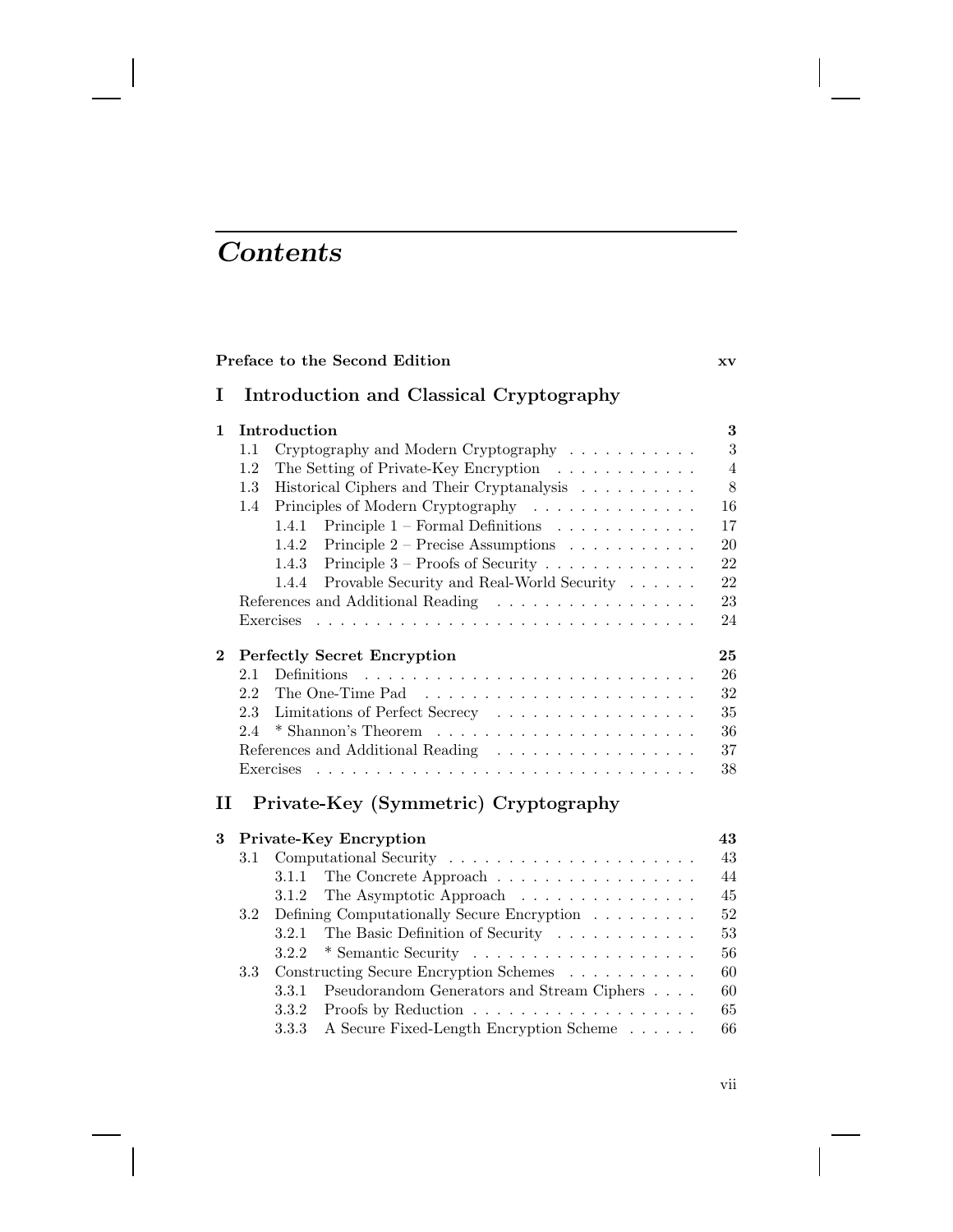|   | $3.4\,$ |                                                                         | 71  |
|---|---------|-------------------------------------------------------------------------|-----|
|   |         | Security for Multiple Encryptions<br>3.4.1                              | 71  |
|   |         | 3.4.2<br>Chosen-Plaintext Attacks and CPA-Security                      | 73  |
|   | 3.5     | Constructing CPA-Secure Encryption Schemes                              | 77  |
|   |         | Pseudorandom Functions and Block Ciphers<br>3.5.1                       | 77  |
|   |         | 3.5.2<br>CPA-Secure Encryption from Pseudorandom Functions              | 82  |
|   | 3.6     |                                                                         | 86  |
|   |         | Stream-Cipher Modes of Operation<br>3.6.1                               | 86  |
|   |         | 3.6.2<br>Block-Cipher Modes of Operation                                | 88  |
|   | 3.7     | Security Against Chosen-Ciphertext Attacks                              | 96  |
|   |         | Defining CCA-Security<br>3.7.1                                          | 96  |
|   |         | Padding-Oracle Attacks<br>3.7.2                                         | 98  |
|   |         | References and Additional Reading                                       | 101 |
|   |         | Exercises                                                               | 102 |
| 4 |         | <b>Message Authentication Codes</b>                                     | 107 |
|   | 4.1     | Message Integrity                                                       | 107 |
|   |         | 4.1.1                                                                   | 107 |
|   |         | Encryption vs. Message Authentication<br>4.1.2                          | 108 |
|   | 4.2     | Message Authentication Codes – Definitions $\ldots \ldots \ldots$       | 110 |
|   | 4.3     | Constructing Secure Message Authentication Codes                        | 116 |
|   |         | A Fixed-Length MAC<br>4.3.1                                             | 116 |
|   |         | Domain Extension for MACs<br>4.3.2                                      | 118 |
|   | 4.4     | CBC-MAC                                                                 | 122 |
|   |         | 4.4.1<br>The Basic Construction                                         | 123 |
|   |         | 4.4.2                                                                   | 125 |
|   | 4.5     | Joint Secrecy and Integrity – Authenticated Encryption                  | 131 |
|   |         | 4.5.1                                                                   | 131 |
|   |         | 4.5.2<br>Generic Constructions                                          | 132 |
|   |         | 4.5.3                                                                   | 140 |
|   |         | CCA-Secure Encryption<br>4.5.4                                          | 141 |
|   | 4.6     | * Information-Theoretic Message Authentication Codes                    | 142 |
|   |         | Constructing Information-Theoretic MACs<br>4.6.1                        | 143 |
|   |         | Limitations on Information-Theoretic MACs $\hfill\ldots\ldots$<br>4.6.2 | 145 |
|   |         | References and Additional Reading                                       | 146 |
|   |         | Exercises                                                               | 147 |
|   |         |                                                                         |     |
|   |         | Hash Functions and Applications                                         | 153 |
|   | $5.1\,$ | Definitions<br>$\mathbf{1}$                                             | 153 |
|   |         | 5.1.1                                                                   | 154 |
|   |         | Weaker Notions of Security<br>5.1.2                                     | 156 |
|   | 5.2     | Domain Extension: The Merkle-Damgård Transform                          | 156 |
|   | $5.3\,$ | Message Authentication Using Hash Functions                             | 158 |
|   |         | 5.3.1                                                                   | 159 |
|   |         | 5.3.2<br><b>HMAC</b>                                                    | 161 |

viii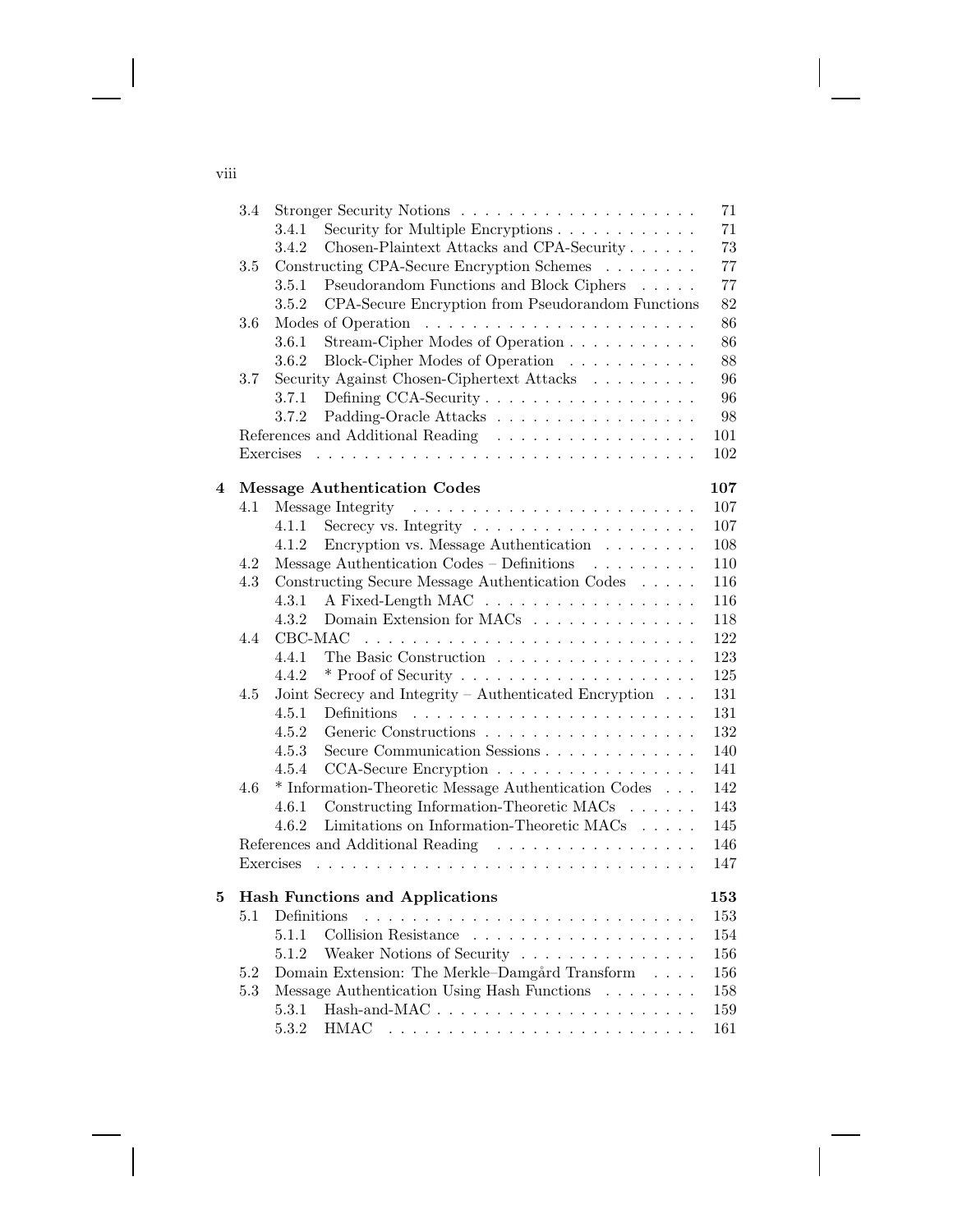|   | 5.4     |                                                                               | 164     |
|---|---------|-------------------------------------------------------------------------------|---------|
|   |         | Birthday Attacks for Finding Collisions<br>5.4.1                              | 164     |
|   |         | 5.4.2<br>Small-Space Birthday Attacks                                         | 166     |
|   |         | $^*$ Time/Space Tradeoffs for Inverting Functions<br>5.4.3                    | 168     |
|   | 5.5     |                                                                               | 174     |
|   |         | The Random-Oracle Model in Detail<br>5.5.1                                    | 175     |
|   |         | Is the Random-Oracle Methodology Sound?<br>5.5.2                              | 179     |
|   | 5.6     | Additional Applications of Hash Functions                                     | 182     |
|   |         | 5.6.1<br>Fingerprinting and Deduplication                                     | 182     |
|   |         | 5.6.2                                                                         | 183     |
|   |         | 5.6.3                                                                         | 184     |
|   |         | 5.6.4                                                                         | 186     |
|   |         | Commitment Schemes<br>5.6.5                                                   | 187     |
|   |         | References and Additional Reading $\ldots \ldots \ldots \ldots \ldots \ldots$ | 189     |
|   |         | Exercises                                                                     | 189     |
|   |         |                                                                               |         |
| 6 |         | <b>Practical Constructions of Symmetric-Key Primitives</b>                    | 193     |
|   | $6.1\,$ | Stream Ciphers                                                                | 194     |
|   |         | Linear-Feedback Shift Registers<br>6.1.1                                      | 195     |
|   |         | 6.1.2                                                                         | 197     |
|   |         | 6.1.3                                                                         | 198     |
|   |         | 6.1.4                                                                         | 199     |
|   | 6.2     | <b>Block Ciphers</b>                                                          | 202     |
|   |         | 6.2.1<br>Substitution-Permutation Networks                                    | 204     |
|   |         | 6.2.2                                                                         | 211     |
|   |         | 6.2.3<br>$DES$ – The Data Encryption Standard                                 | 212     |
|   |         | 6.2.4<br>3DES: Increasing the Key Length of a Block Cipher.                   | 220     |
|   |         | 6.2.5<br>$\text{AES}$ – The Advanced Encryption Standard                      | 223     |
|   |         | 6.2.6<br>* Differential and Linear Cryptanalysis $\ldots \ldots$              | $225\,$ |
|   | 6.3     | Hash Functions                                                                | 231     |
|   |         | Hash Functions from Block Ciphers $\hfill\ldots\ldots\ldots\ldots$<br>6.3.1   | 232     |
|   |         | 6.3.2                                                                         | 234     |
|   |         | SHA-0, SHA-1, and SHA-2 $\ldots \ldots \ldots \ldots \ldots$<br>6.3.3         | 234     |
|   |         | 6.3.4                                                                         | 235     |
|   |         | References and Additional Reading                                             | 236     |
|   |         | Exercises                                                                     | 237     |
|   |         |                                                                               |         |
| 7 |         | Theoretical Constructions of Symmetric-Key Primitives                         | 241     |
|   | 7.1     | One-Way Functions                                                             | 242     |
|   |         | 7.1.1<br>Definitions                                                          | 242     |
|   |         | Candidate One-Way Functions<br>7.1.2                                          | 245     |
|   |         | Hard-Core Predicates<br>7.1.3<br>.                                            | 246     |
|   | 7.2     | Overview: From One-Way Functions to Pseudorandomness                          | 248     |
|   | 7.3     | Hard-Core Predicates from One-Way Functions<br>$\sim$                         | 250     |
|   |         | 7.3.1                                                                         | 250     |

ix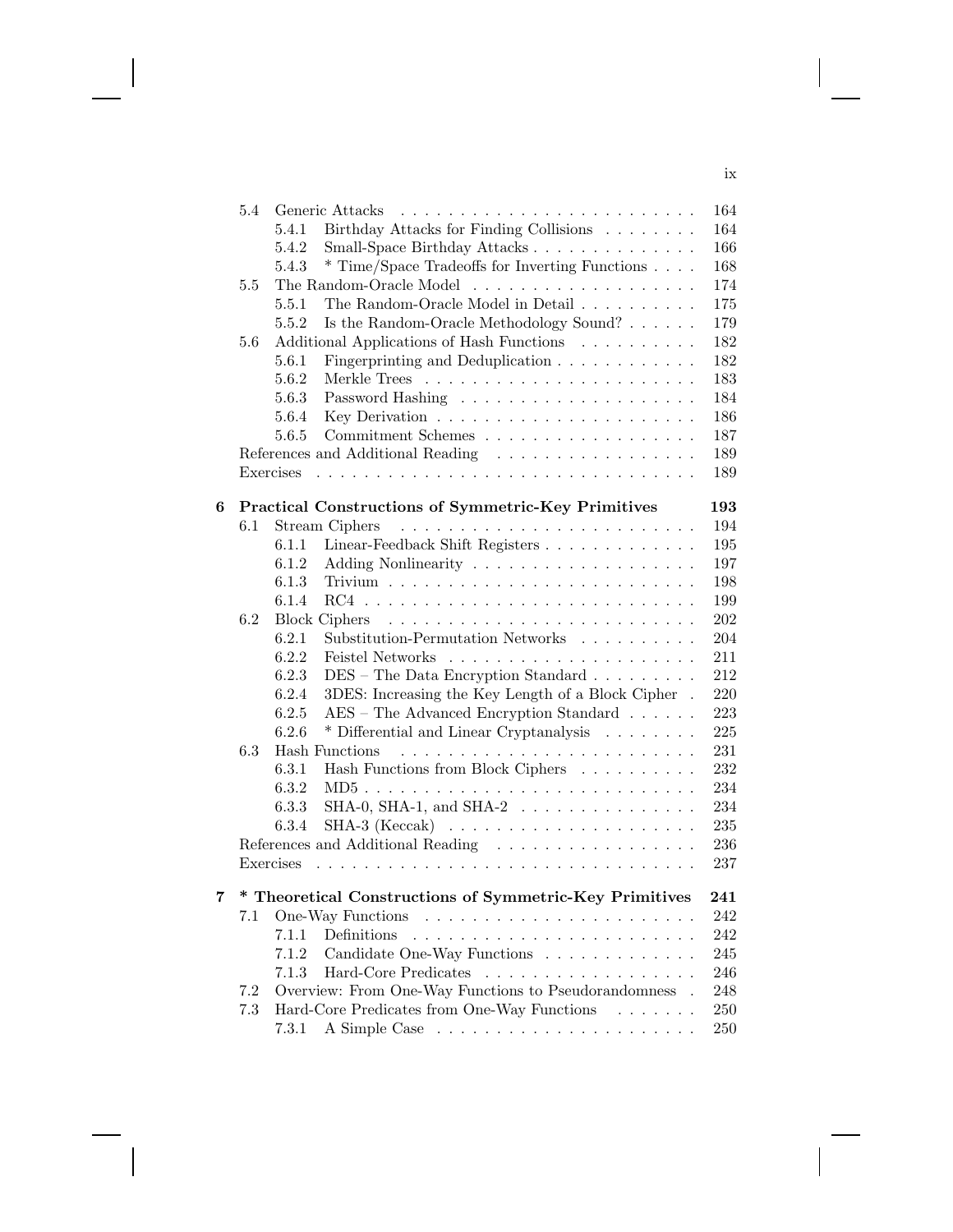|     | 251                                                               |
|-----|-------------------------------------------------------------------|
|     | 254                                                               |
| 7.4 | 257<br>Constructing Pseudorandom Generators                       |
|     | 7.4.1 Pseudorandom Generators with Minimal Expansion.<br>258      |
|     | 259<br>7.4.2 Increasing the Expansion Factor                      |
|     | 7.5 Constructing Pseudorandom Functions<br>265                    |
| 7.6 | Constructing (Strong) Pseudorandom Permutations $\ldots$ .<br>269 |
|     | 7.7 Assumptions for Private-Key Cryptography<br>273               |
|     | 276<br>7.8 Computational Indistinguishability                     |
|     | 278                                                               |
|     | 279                                                               |

### III Public-Key (Asymmetric) Cryptography

| 8 |                                          |           | Number Theory and Cryptographic Hardness Assumptions 285                  |     |  |  |  |
|---|------------------------------------------|-----------|---------------------------------------------------------------------------|-----|--|--|--|
|   | 8.1                                      |           | Preliminaries and Basic Group Theory                                      | 287 |  |  |  |
|   |                                          | 8.1.1     |                                                                           | 287 |  |  |  |
|   |                                          | 8.1.2     |                                                                           | 289 |  |  |  |
|   |                                          | 8.1.3     | Groups                                                                    | 291 |  |  |  |
|   |                                          | 8.1.4     | The Group $\mathbb{Z}_N^*$                                                | 295 |  |  |  |
|   |                                          | 8.1.5     | * Isomorphisms and the Chinese Remainder Theorem                          | 297 |  |  |  |
|   | 8.2                                      |           |                                                                           | 302 |  |  |  |
|   |                                          | 8.2.1     | Generating Random Primes                                                  | 303 |  |  |  |
|   |                                          | 8.2.2     |                                                                           | 306 |  |  |  |
|   |                                          | 8.2.3     | The Factoring Assumption                                                  | 311 |  |  |  |
|   |                                          | 8.2.4     | The RSA Assumption                                                        | 312 |  |  |  |
|   |                                          | 8.2.5     | $^*$ Relating the RSA and Factoring Assumptions                           | 314 |  |  |  |
|   | 8.3                                      |           | Cryptographic Assumptions in Cyclic Groups                                | 316 |  |  |  |
|   |                                          | 8.3.1     | Cyclic Groups and Generators                                              | 316 |  |  |  |
|   |                                          | 8.3.2     | The Discrete-Logarithm/Diffie-Hellman Assumptions                         | 319 |  |  |  |
|   |                                          | 8.3.3     | Working in (Subgroups of) $\mathbb{Z}_p^*$                                | 322 |  |  |  |
|   |                                          | 8.3.4     |                                                                           | 325 |  |  |  |
|   | 8.4                                      |           | * Cryptographic Applications $\dots \dots \dots \dots \dots \dots \dots$  | 332 |  |  |  |
|   |                                          | 8.4.1     |                                                                           | 332 |  |  |  |
|   |                                          | 8.4.2     | Constructing Collision-Resistant Hash Functions                           | 335 |  |  |  |
|   | References and Additional Reading<br>337 |           |                                                                           |     |  |  |  |
|   |                                          | Exercises |                                                                           | 338 |  |  |  |
| 9 |                                          |           | * Factoring and Computing Discrete Logarithms                             | 341 |  |  |  |
|   | 9.1                                      |           |                                                                           | 342 |  |  |  |
|   |                                          | 9.1.1     | Pollard's $p-1$ Algorithm                                                 | 343 |  |  |  |
|   |                                          | 9.1.2     | Pollard's Rho Algorithm                                                   | 344 |  |  |  |
|   |                                          | 9.1.3     | The Quadratic Sieve Algorithm                                             | 345 |  |  |  |
|   | 9.2                                      |           | Algorithms for Computing Discrete Logarithms                              | 348 |  |  |  |
|   |                                          | 9.2.1     | The Pohlig–Hellman Algorithm $\hfill\ldots\ldots\ldots\ldots\ldots\ldots$ | 350 |  |  |  |

x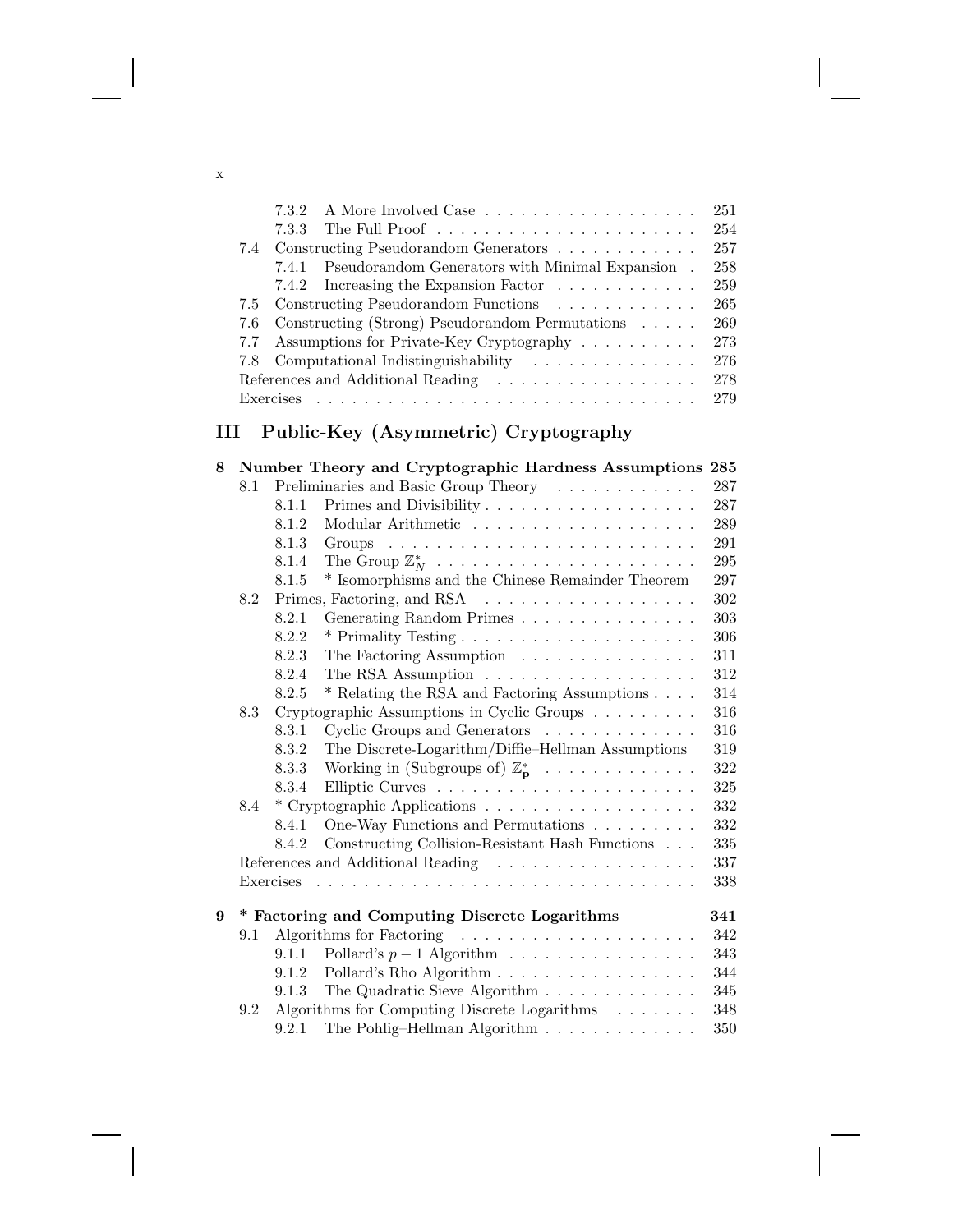| 9.2.2<br>The Baby-Step/Giant-Step Algorithm $\ldots \ldots \ldots$ | 352 |
|--------------------------------------------------------------------|-----|
| Discrete Logarithms from Collisions<br>9.2.3                       | 353 |
| The Index Calculus Algorithm<br>9.2.4                              | 354 |
| Recommended Key Lengths<br>9.3                                     | 356 |
| References and Additional Reading                                  | 357 |
|                                                                    |     |
|                                                                    | 358 |
| 10 Key Management and the Public-Key Revolution                    | 359 |
| 10.1 Key Distribution and Key Management                           | 359 |
| 10.2 A Partial Solution: Key-Distribution Centers                  | 361 |
| 10.3 Key Exchange and the Diffie-Hellman Protocol                  | 363 |
|                                                                    | 370 |
| References and Additional Reading                                  | 372 |
|                                                                    | 373 |
|                                                                    |     |
| 11 Public-Key Encryption                                           | 375 |
| 11.1 Public-Key Encryption - An Overview                           | 375 |
|                                                                    | 378 |
| 11.2.1 Security Against Chosen-Plaintext Attacks                   | 379 |
|                                                                    | 381 |
| 11.2.3 Security Against Chosen-Ciphertext Attacks                  | 387 |
| 11.3 Hybrid Encryption and the KEM/DEM Paradigm                    | 389 |
|                                                                    | 393 |
|                                                                    | 398 |
| 11.4 CDH/DDH-Based Encryption                                      | 399 |
|                                                                    | 400 |
| 11.4.2 DDH-Based Key Encapsulation                                 | 404 |
| 11.4.3 * A CDH-Based KEM in the Random-Oracle Model.               | 406 |
| 11.4.4 Chosen-Ciphertext Security and DHIES/ECIES                  | 408 |
|                                                                    |     |
|                                                                    | 410 |
|                                                                    | 410 |
| 11.5.2 Padded RSA and PKCS $\#1$ v1.5                              | 415 |
| 11.5.3 * CPA-Secure Encryption without Random Oracles .            | 417 |
| 11.5.4 OAEP and RSA PKCS $\#1 \text{ v2.0}$                        | 421 |
| $11.5.5$ * A CCA-Secure KEM in the Random-Oracle Model .           | 425 |
| 11.5.6 RSA Implementation Issues and Pitfalls                      | 429 |
| References and Additional Reading                                  | 432 |
| Exercises                                                          | 433 |
| 12 Digital Signature Schemes                                       | 439 |
| 12.1 Digital Signatures - An Overview                              | 439 |
| 12.2 Definitions                                                   |     |
|                                                                    | 441 |
|                                                                    | 443 |
|                                                                    | 444 |
|                                                                    | 444 |

xi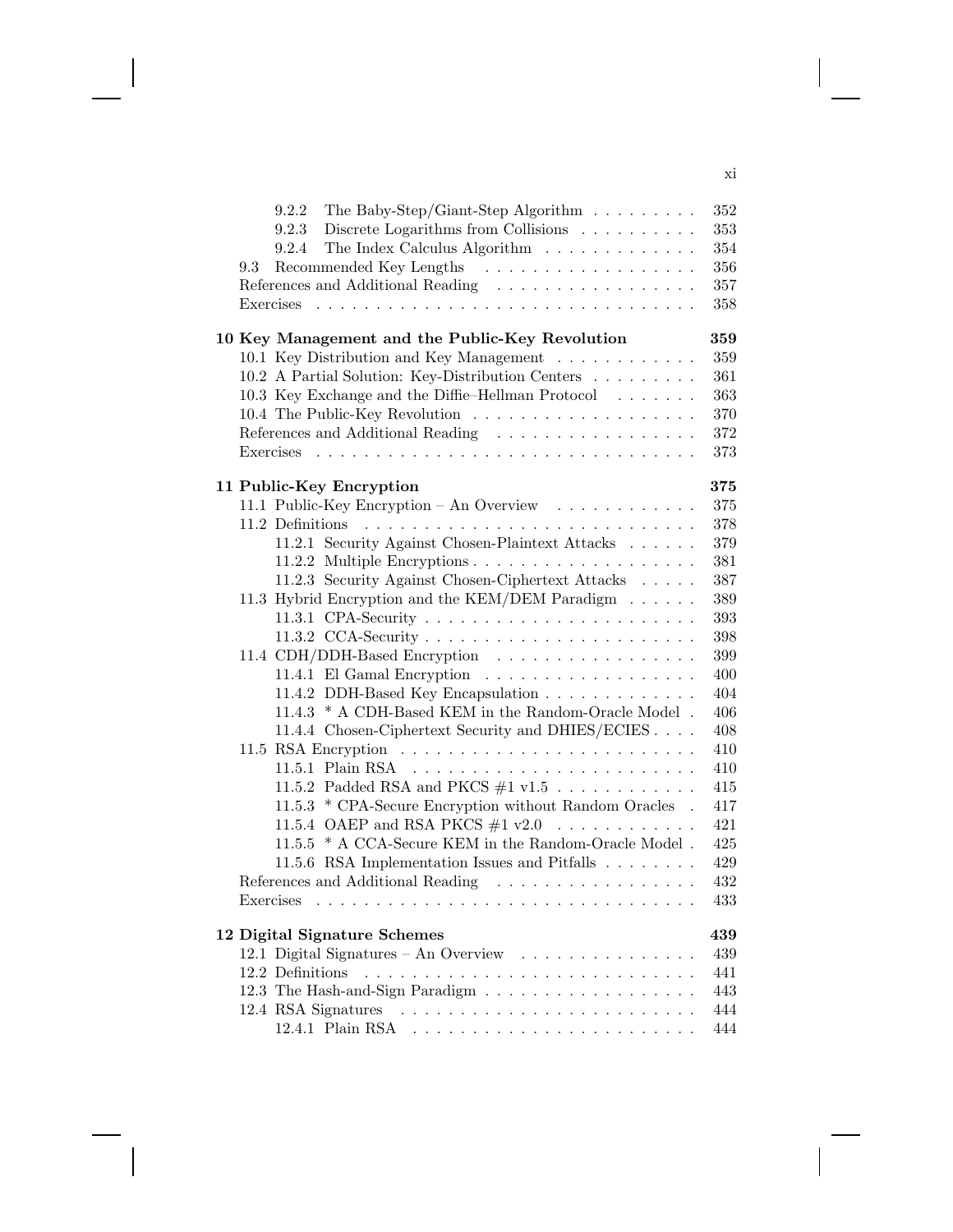|     | 12.4.2 RSA-FDH and PKCS $\#1$ v2.1                                                                                                               | 446     |
|-----|--------------------------------------------------------------------------------------------------------------------------------------------------|---------|
|     | 12.5 Signatures from the Discrete-Logarithm Problem                                                                                              | 451     |
|     | 12.5.1 The Schnorr Signature Scheme                                                                                                              | 451     |
|     |                                                                                                                                                  | 459     |
|     | 12.6 * Signatures from Hash Functions                                                                                                            | 461     |
|     | 12.6.1 Lamport's Signature Scheme                                                                                                                | 461     |
|     |                                                                                                                                                  | 465     |
|     |                                                                                                                                                  | 468     |
|     | 12.7 $\hspace{0.1 cm}^*$ Certificates and Public-Key Infrastructures<br>$\hspace{0.1 cm} \ldots \hspace{0.1 cm} \ldots \hspace{0.1 cm} \ldots$ . | 473     |
|     | 12.8 Putting it All Together $-$ SSL/TLS $\ldots \ldots \ldots \ldots$                                                                           | 479     |
|     | 12.9 * Joint Secrecy and Integrity – Signcryption                                                                                                | 481     |
|     | References and Additional Reading                                                                                                                | 483     |
|     | Exercises                                                                                                                                        | 484     |
|     | 13 * Advanced Topics in Public-Key Encryption                                                                                                    | 487     |
|     | 13.1 Public-Key Encryption from Trapdoor Permutations                                                                                            | 487     |
|     | 13.1.1 Trapdoor Permutations                                                                                                                     | 488     |
|     | 13.1.2 Public-Key Encryption from Trapdoor Permutations.                                                                                         | 489     |
|     | 13.2 The Paillier Encryption Scheme                                                                                                              | 491     |
|     | 13.2.1 The Structure of $\mathbb{Z}_{N^2}^*$                                                                                                     | 492     |
|     | 13.2.2 The Paillier Encryption Scheme                                                                                                            | 494     |
|     | 13.2.3 Homomorphic Encryption                                                                                                                    | 499     |
|     | 13.3 Secret Sharing and Threshold Decryption                                                                                                     | $501\,$ |
|     |                                                                                                                                                  | 501     |
|     | 13.3.2 Verifiable Secret Sharing                                                                                                                 | 503     |
|     | 13.3.3 Threshold Encryption and Electronic Voting                                                                                                | 505     |
|     | 13.4 The Goldwasser-Micali Encryption Scheme                                                                                                     | 507     |
|     | 13.4.1 Quadratic Residues Modulo a Prime                                                                                                         | 507     |
|     | 13.4.2 Quadratic Residues Modulo a Composite                                                                                                     | 510     |
|     | 13.4.3 The Quadratic Residuosity Assumption                                                                                                      | 514     |
|     | 13.4.4 The Goldwasser-Micali Encryption Scheme                                                                                                   | 515     |
|     | 13.5 The Rabin Encryption Scheme                                                                                                                 | 518     |
|     | 13.5.1 Computing Modular Square Roots                                                                                                            | 518     |
|     | 13.5.2 A Trapdoor Permutation Based on Factoring                                                                                                 | 523     |
|     | 13.5.3 The Rabin Encryption Scheme                                                                                                               | $527\,$ |
|     | References and Additional Reading                                                                                                                | 528     |
|     |                                                                                                                                                  | 529     |
|     | <b>Index of Common Notation</b>                                                                                                                  | 533     |
|     | Appendix A Mathematical Background                                                                                                               | 537     |
| A.1 |                                                                                                                                                  | 537     |
| A.2 |                                                                                                                                                  | 537     |
| A.3 | Basic Probability                                                                                                                                | 538     |
| A.4 |                                                                                                                                                  | 542     |

xii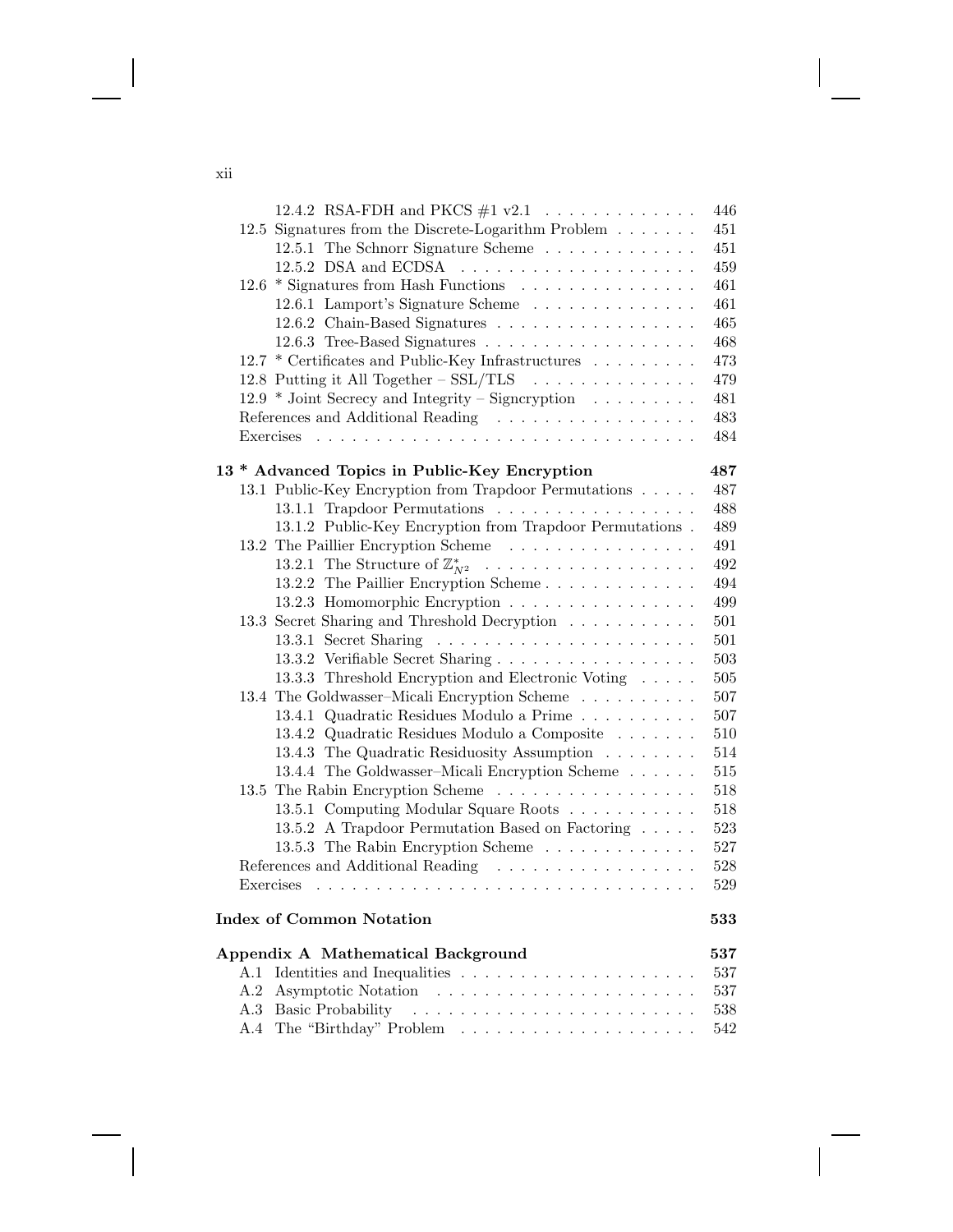| A.5          |                   |                                                         | 544 |  |
|--------------|-------------------|---------------------------------------------------------|-----|--|
|              |                   | Appendix B Basic Algorithmic Number Theory              | 547 |  |
| B.1          |                   |                                                         | 549 |  |
|              | B.1.1             |                                                         | 549 |  |
|              | B 1 2             | The Euclidean and Extended Euclidean Algorithms .       | 550 |  |
| B.2          |                   |                                                         | 552 |  |
|              | B.2.1             |                                                         | 552 |  |
|              | B.2.2             | Computing Modular Inverses                              | 552 |  |
|              | B.2.3             | Modular Exponentiation                                  | 553 |  |
|              | B.2.4             | * Montgomery Multiplication                             | 556 |  |
|              | B.2.5             | Choosing a Uniform Group Element $\ldots \ldots \ldots$ | 557 |  |
|              |                   | B.3 * Finding a Generator of a Cyclic Group             | 559 |  |
|              | B.3.1             | Group-Theoretic Background                              | 559 |  |
|              | B.3.2             |                                                         | 561 |  |
|              |                   | References and Additional Reading                       | 562 |  |
|              | Exercises         |                                                         | 562 |  |
|              | References<br>563 |                                                         |     |  |
| Index<br>577 |                   |                                                         |     |  |

xiii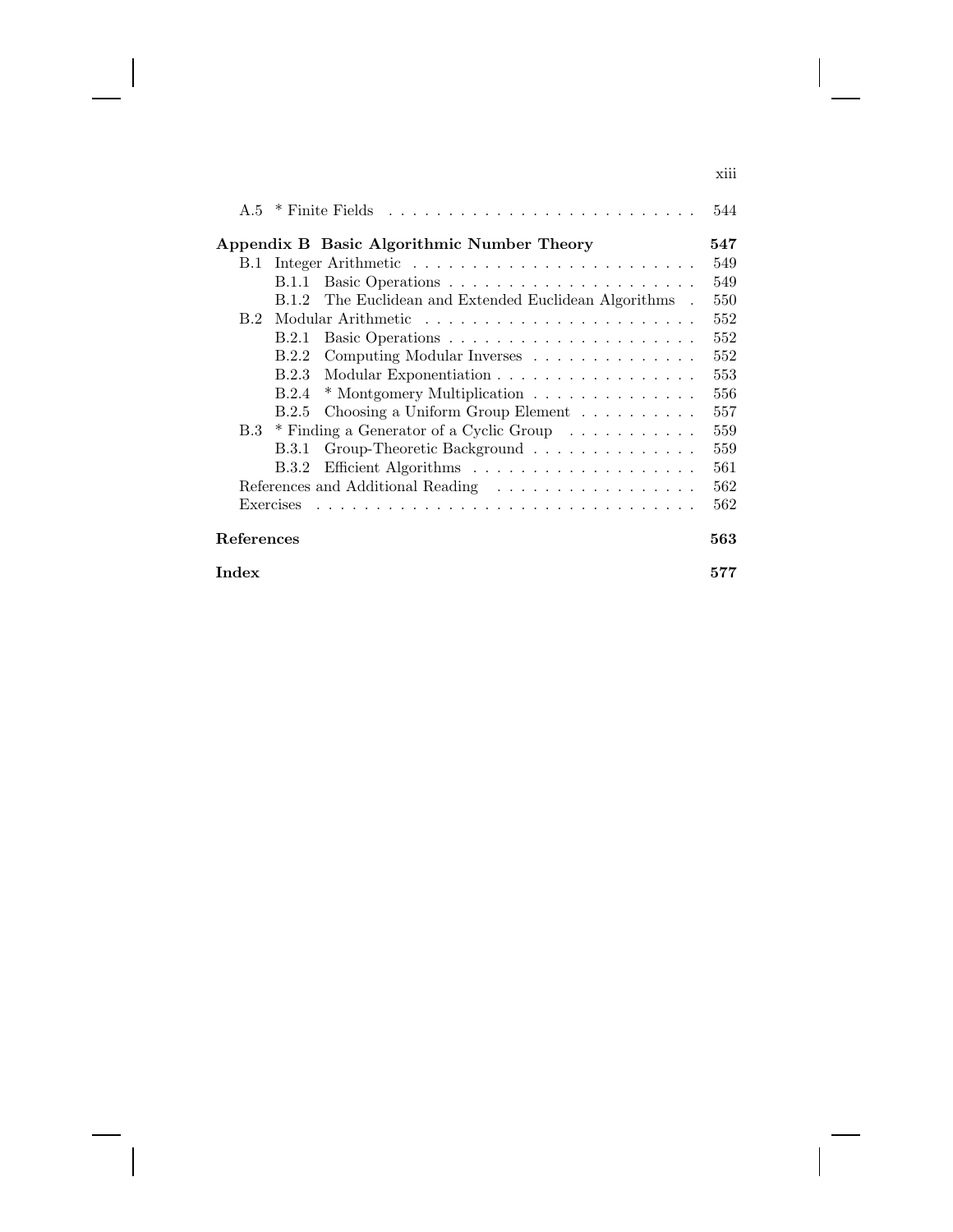$\vert$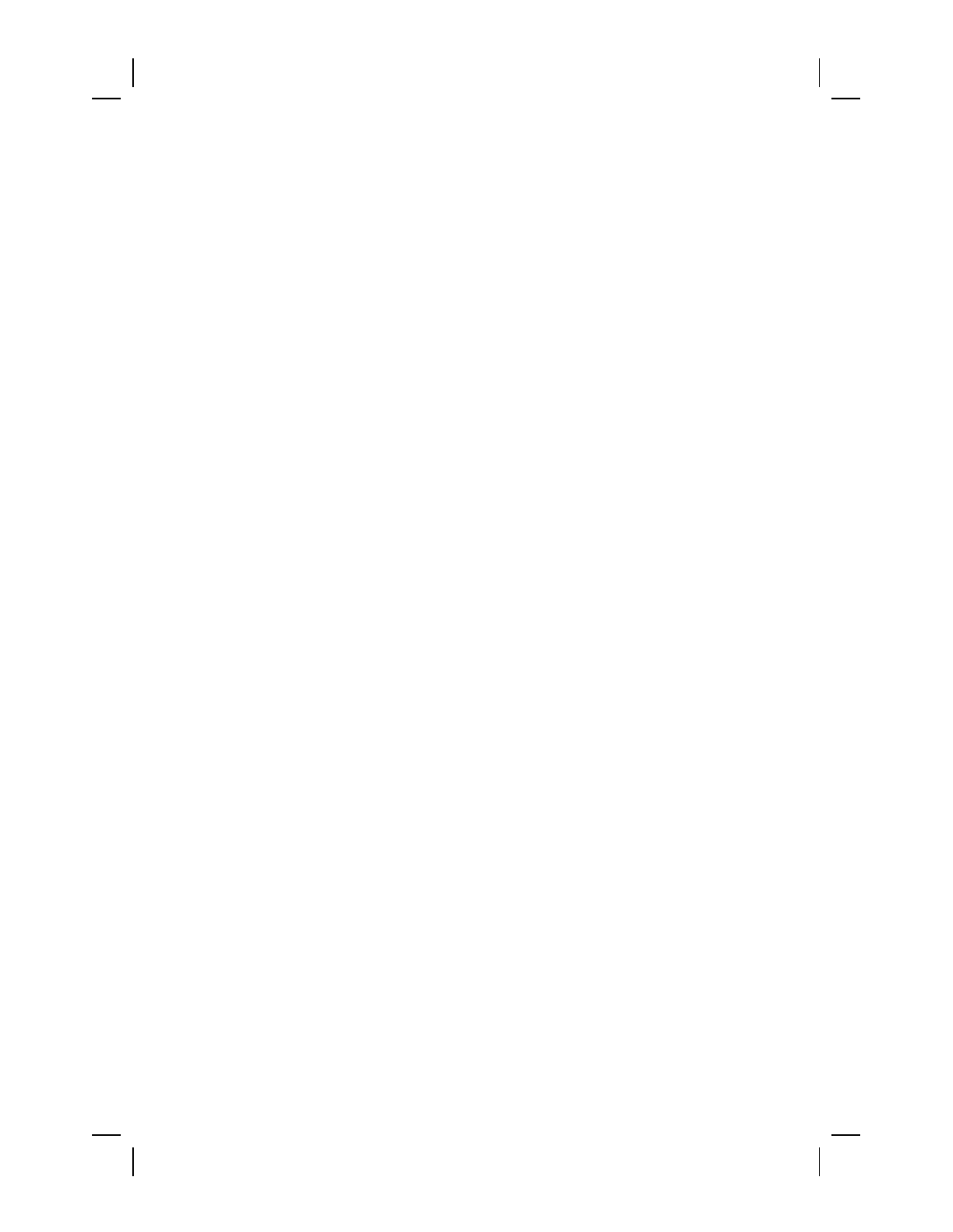## Preface to the Second Edition

The goal of our book remains the same as in the first edition: to present the basic paradigms and principles of modern cryptography for a general audience with a basic mathematics background. We have designed this book to serve as a textbook for undergraduate- or graduate-level courses in cryptography (in computer science, electrical engineering, or mathematics departments), as a general introduction suitable for self-study (especially for beginning graduate students), and as a reference for students, researchers, and practitioners.

There are numerous other cryptography textbooks available today, and the reader may rightly ask whether another book on the subject is needed. We would not have written this book—nor worked on revising it for the second edition—if the answer to that question were anything other than an unequivocal yes. What, in our opinion, distinguishes our book from all other books available is that it provides a rigorous treatment of modern cryptography in an accessible manner appropriate for an introduction to the topic.

Our focus is on modern (post-1980s) cryptography, which is distinguished from classical cryptography by its emphasis on definitions, precise assumptions, and rigorous proofs of security. We briefly discuss each of these in turn (these principles are explored in greater detail in Chapter 1):

- The central role of definitions: A key intellectual contribution of modern cryptography has been the recognition that *formal definitions* of security are an essential first step in the design of any cryptographic primitive or protocol. The reason, in retrospect, is simple: if you don't know what it is you are trying to achieve, how can you hope to know when you have achieved it? As we will see in this book, cryptographic definitions of security are quite strong and—at first glance—may appear impossible to achieve. One of the most amazing aspects of cryptography is that efficient constructions satisfying such strong definitions can be proven to exist (under rather mild assumptions).
- The importance of precise assumptions: As will be explained in Chapters 2 and 3, many cryptographic constructions cannot currently be proven secure in an unconditional sense. Security often relies, instead, on some widely believed (though unproven) assumption. The modern cryptographic approach dictates that any such assumption must be clearly stated and unambiguously defined. This not only allows for objective evaluation of the assumption but, more importantly, enables rigorous proofs of security as described next.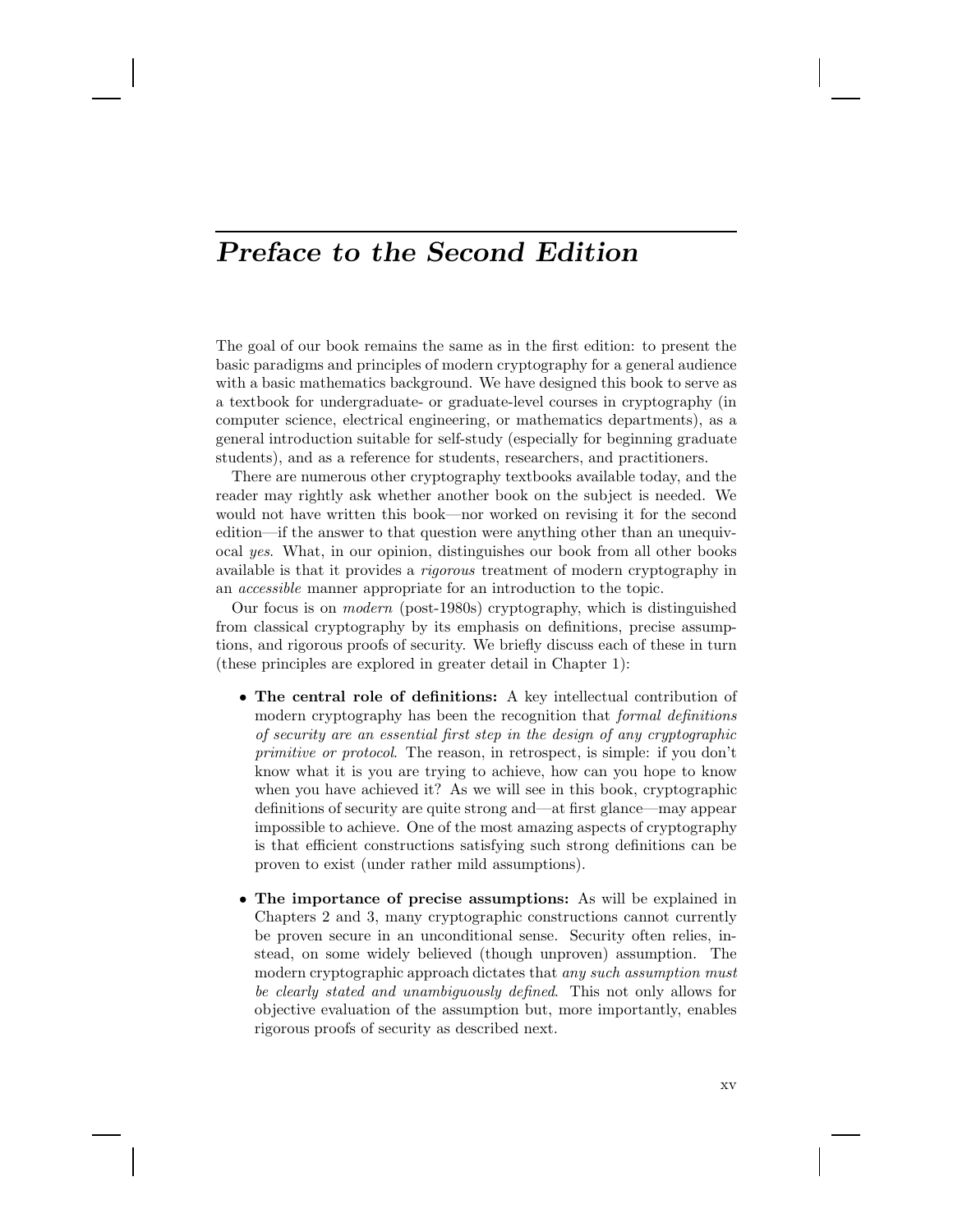• The possibility of proofs of security: The previous two principles serve as the basis for the idea that cryptographic constructions can be proven secure with respect to clearly stated definitions of security and relative to well-defined cryptographic assumptions. This concept is the essence of modern cryptography, and is what has transformed the field from an art to a science.

The importance of this idea cannot be overemphasized. Historically, cryptographic schemes were designed in a largely ad hoc fashion, and were deemed to be secure if the designers themselves could not find any attacks. In contrast, modern cryptography advocates the design of schemes with formal, mathematical proofs of security in well-defined models. Such schemes are *quaranteed* to be secure unless the underlying assumption is false (or the security definition did not appropriately model the real-world security concerns). By relying on long-standing assumptions (e.g., the assumption that "factoring is hard"), it is thus possible to obtain schemes that are extremely unlikely to be broken.

A unified approach. The above principles of modern cryptography are relevant not only to the "theory of cryptography" community. The importance of precise definitions is, by now, widely understood and appreciated by developers and security engineers who use cryptographic tools to build secure systems, and rigorous proofs of security have become one of the requirements for cryptographic schemes to be standardized.

#### Changes in the Second Edition

In preparing the second edition, we have made a conscious effort to integrate a more practical perspective (without sacrificing a rigorous approach). This is reflected in a number of changes and additions we have made:

- We have increased our coverage of *stream ciphers*, introducing them as a variant of pseudorandom generators in Section 3.3.1, discussing stream-cipher modes of operation in Section 3.6.1, and describing modern stream-cipher design principles and examples in Section 6.1.
- We have emphasized the importance of *authenticated encryption* (see Section 4.5) and have added a section on secure communication sessions.
- We have moved our treatment of hash functions into its own chapter (Chapter 5), have included some standard applications of cryptographic hash functions (Section 5.6), and have added a section on hash-function design principles and widely used constructions (Section 6.3). We have also improved our treatment of birthday attacks (covering small-space birthday attacks in Section 5.4.2) and have added a discussion of rainbow tables and time/space tradeoffs (Section 5.4.3).

xvi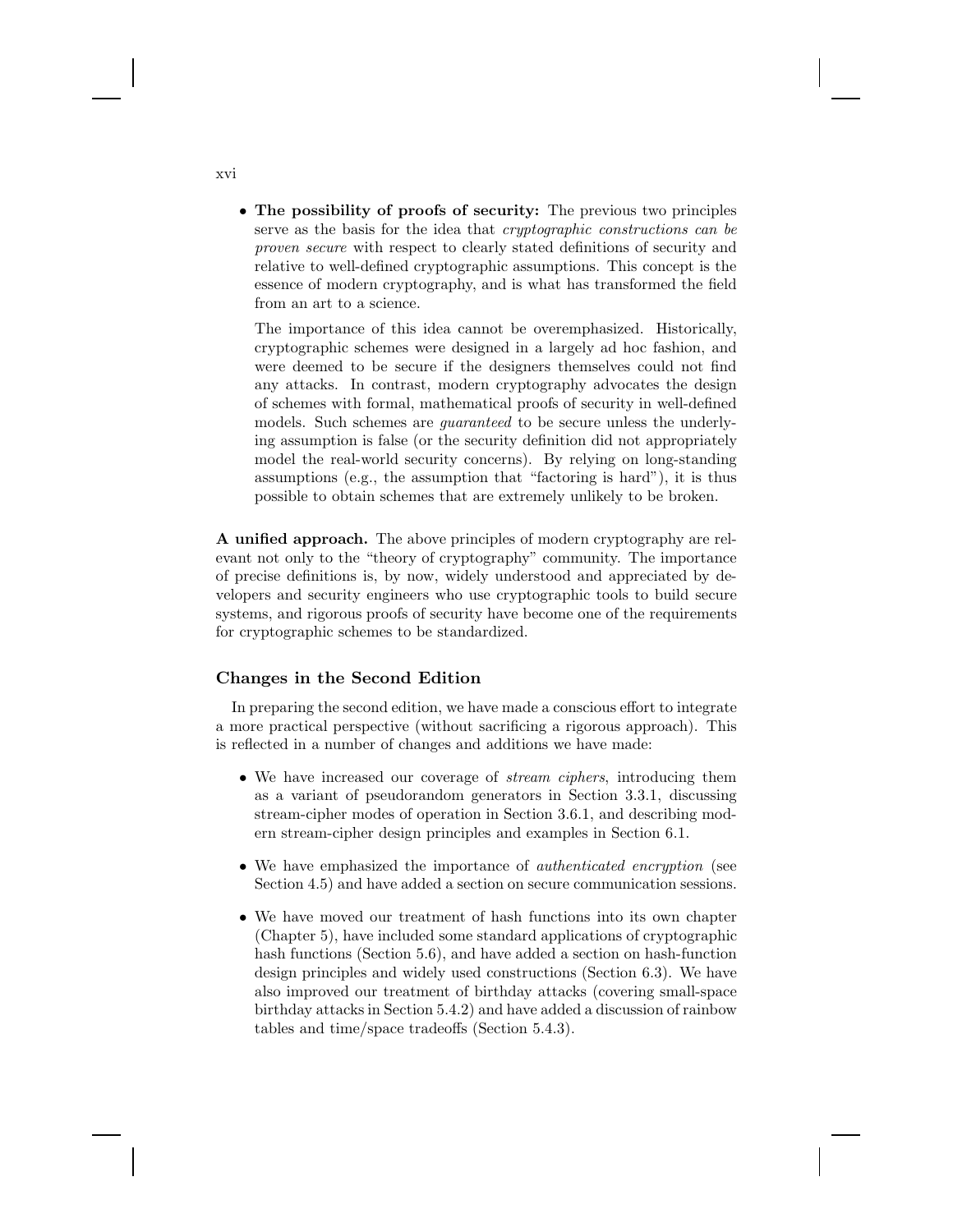- We have included several important attacks on implementations of cryptography that arise in practice, including chosen-plaintext attacks on chained-CBC encryption (Section 3.6.2), padding-oracle attacks on CBCmode encryption (Section 3.7.2), and timing attacks on MAC verification (Section 4.2).
- After much deliberation, we have decided to introduce the randomoracle model much earlier in the book (Section 5.5). This allows us to give a proper, integrated treatment of standardized, widely used publickey encryption and signature schemes in later chapters, instead of relegating them to second-class status in a chapter at the end of the book.
- We have strengthened our coverage of elliptic-curve cryptography (Section 8.3.4) and have added a discussion of its impact on recommended key lengths (Section 9.3).
- In the chapter on public-key encryption, we introduce the KEM/DEM paradigm as a form of hybrid encryption (see Section 11.3). We also cover DHIES/ECIES in addition to the RSA PKCS #1 standards.
- In the chapter on digital signatures, we now describe the construction of signatures from identification schemes using the Fiat–Shamir transform, with the Schnorr signature scheme as a prototypical example. We have also improved our coverage of DSA/ECDSA. We include brief discussions of SSL/TLS and signcryption, both of which serve as culminations of everything covered up to that point.
- In the "advanced topics" chapter, we have amplified our treatment of homomorphic encryption, and have included sections on secret sharing and threshold encryption.

Beyond the above, we have also edited the entire book to make extensive corrections as well as smaller adjustments, including more worked examples, to improve the exposition. Several additional exercises have also been added.

#### Guide to Using This Book

This section is intended primarily for instructors seeking to adopt this book for their course, though the student picking up this book on his or her own may also find it a useful overview.

Required background. We have structured the book so that the only formal prerequisite is a course on discrete mathematics. Even here we rely on very little material: we assume familiarity with basic (discrete) probability and modular arithmetic. Students reading this book are also expected to have had some exposure to algorithms, mainly to be comfortable reading pseudocode and to be familiar with big- $\mathcal O$  notation. Many of these concepts are reviewed in Appendix A and/or when first used in the book.

xvii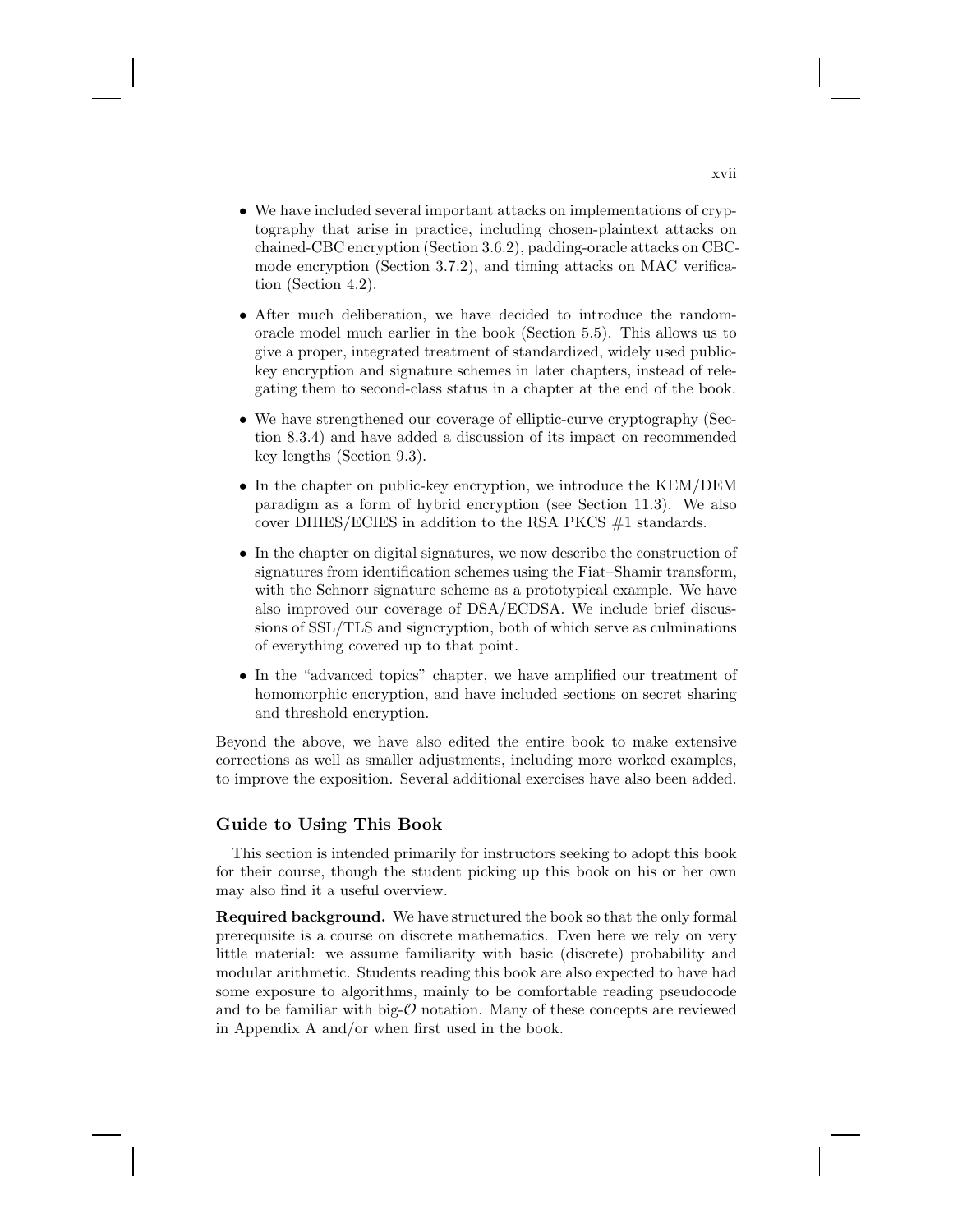Notwithstanding the above, the book does use definitions, proofs, and abstract mathematical concepts, and therefore requires some mathematical maturity. In particular, the reader is assumed to have had some exposure to proofs at the college level, whether in an upper-level mathematics course or a course on discrete mathematics, algorithms, or computability theory.

Suggestions for course organization. The core material of this book, which we recommend should be covered in any introductory course on cryptography, consists of the following (in all cases, starred sections are excluded; more on this below):

- Introduction and Classical Cryptography: Chapters 1 and 2 discuss classical cryptography and set the stage for modern cryptography.
- Private-Key (Symmetric) Cryptography: Chapter 3 on private-key encryption, Chapter 4 on message authentication, and Chapter 5 on hash functions provide a thorough treatment of these topics.

We also highly recommend covering Section 6.2, which deals with blockcipher design; in our experience students really enjoy this material, and it makes the abstract ideas they have learned in previous chapters more concrete. Although we do consider this core material, it is not used in the rest of the book and so can be safely skipped if desired.

• Public-Key (Asymmetric) Cryptography: Chapter 8 gives a self-contained introduction to all the number theory needed for the remainder of the book. The material in Chapter 9 is not used subsequently; however, we do recommend at least covering Section 9.3 on recommended key lengths. The public-key revolution is described in Chapter 10. Ideally, all of Chapters 11 and 12 should be covered; those pressed for time can pick and choose appropriately.

We are typically able to cover most of the above in a one-semester (35-hour) undergraduate course (omitting some proofs and skipping some topics, as needed) or, with some changes to add more material on theoretical foundations, in the first three-quarters of a one-semester graduate course. Instructors with more time available can proceed at a more leisurely pace or incorporate additional topics, as discussed below.

Those wishing to cover additional material, in either a longer course or a faster-paced graduate course, will find that the book is structured to allow flexible incorporation of other topics as time permits (and depending on the interests of the instructor). Specifically, the starred (\*) sections and chapters may be covered in any order, or skipped entirely, without affecting the overall flow of the book. We have taken care to ensure that none of the core material depends on any of the starred material and, for the most part, the starred sections do not depend on each other. (When they do, this dependence is explicitly noted.)

xviii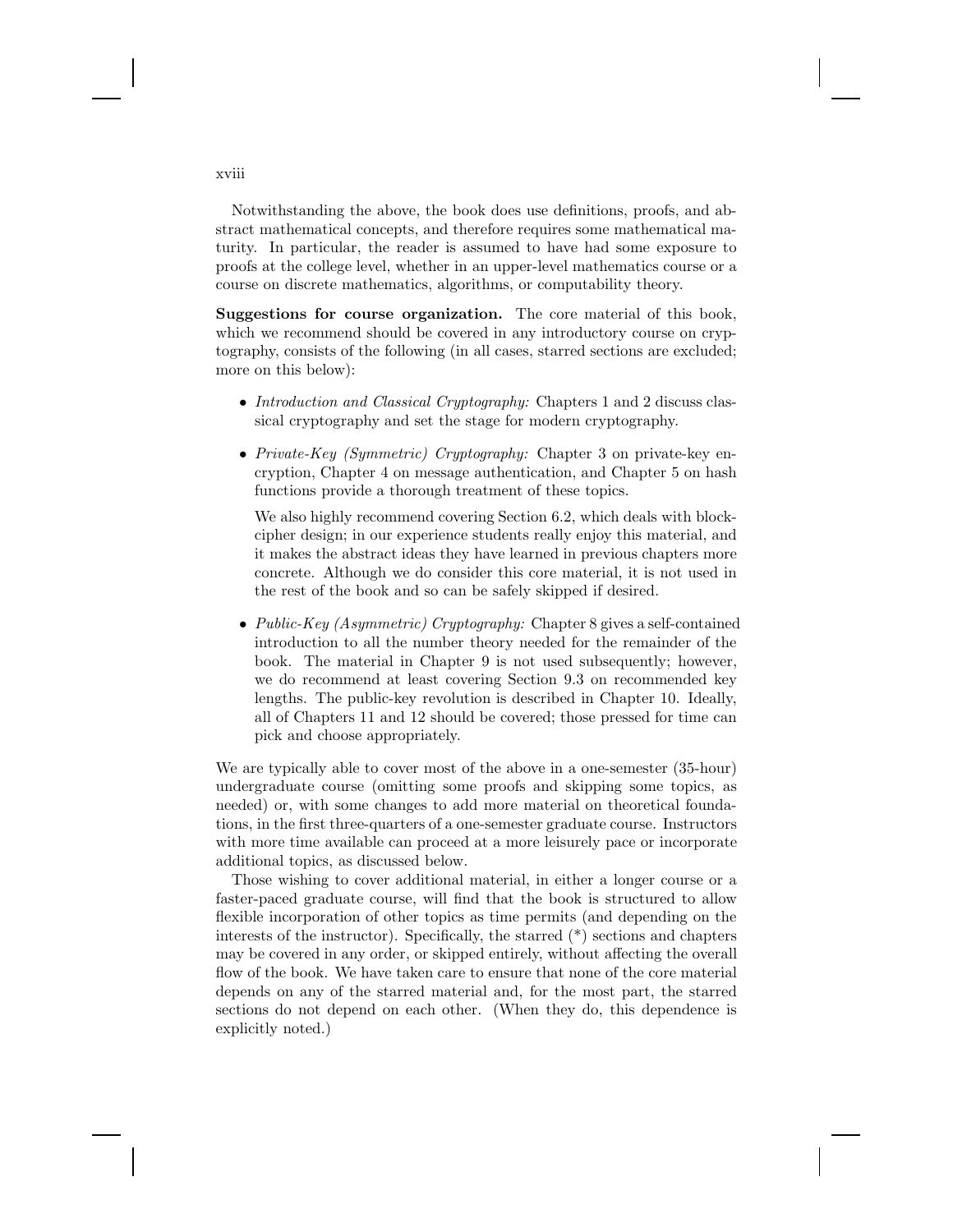We suggest the following from among the starred topics for those wishing to give their course a particular flavor:

- Theory: A more theoretically inclined course could include material from Section 3.2.2 (semantic security); Chapter 7 (one-way functions and hard-core predicates, and constructing pseudorandom generators, functions, and permutations from one-way permutations); Section 8.4 (one-way functions and collision-resistant hash functions from numbertheoretic assumptions); Section 11.5.3 (RSA encryption without random oracles); and Section 12.6 (signatures without random oracles).
- Mathematics: A course directed at students with a strong mathematics background—or being taught by someone who enjoys this aspect of cryptography—could incorporate Section 4.6 (information-theoretic MACs in finite fields); some of the more advanced number theory from Chapter 8 (e.g., the Chinese remainder theorem and the Miller–Rabin primality test); and all of Chapter 9.

In either case, a selection of advanced topics from Chapter 13 could also be included.

#### Feedback and Errata

Our goal in writing this book was to make modern cryptography accessible to a wide audience beyond the "theoretical computer science" community. We hope you will let us know if we have succeeded. The many enthusiastic emails we have received in response to our first edition have made the whole process of writing this book worthwhile.

We are always happy to receive feedback. We hope there are no errors or typos in the book; if you do find any, however, we would greatly appreciate it if you let us know. (A list of known errata will be maintained at http://www.cs.umd.edu/~jkatz/imc.html.) You can email your comments and errata to jkatz@cs.umd.edu and lindell@biu.ac.il; please put "Introduction to Modern Cryptography" in the subject line.

#### Acknowledgments

For the second edition: We are grateful to the many readers of the first edition who have sent us comments, suggestions, and corrections that helped to greatly improve the book. Discussions with Claude Crépeau, Bill Gasarch, Gene Itkis, Leonid Reyzin, Tom Shrimpton, and Salil Vadhan regarding the content and overall "philosophy" of the book were especially fruitful. We would also like to thank Bar Alon, Gilad Asharov, Giuseppe Ateniese, Amir Azodi, Omer Berkman, Sergio de Biasi, Aurora Bristor, Richard Chang, Qingfeng Cheng, Kwan Tae Cho, Kyliah Clarkson, Ran Cohen, Nikolas Coukouma, Dana Dachman-Soled, Michael Fang, Michael Farcasin, Pooya Farshim,

xix